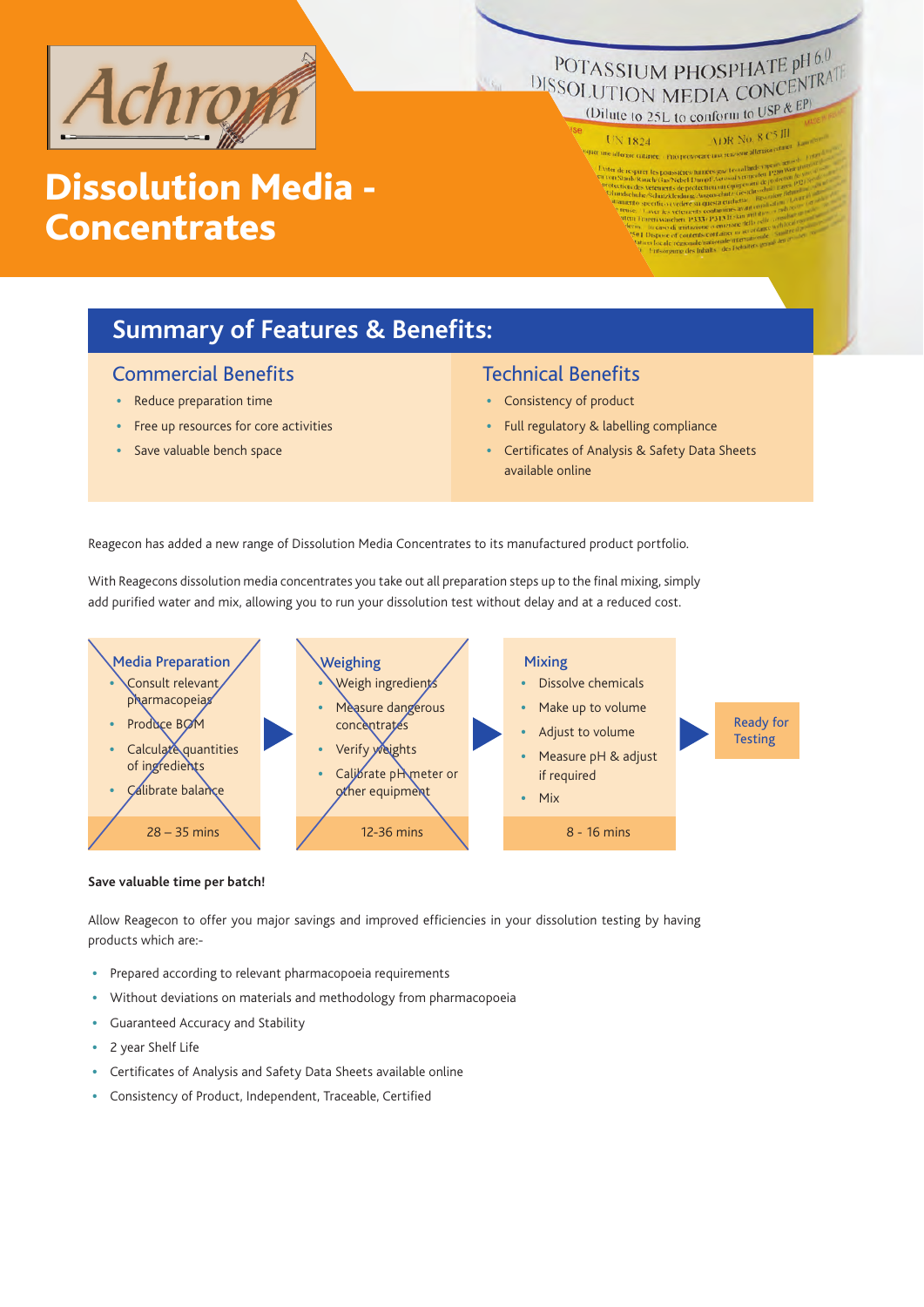# **Dissolution Media - Concentrates**

| <b>Product No.</b>           | <b>Compliant Pharm</b> | Concentration                   | <b>Pack Size</b> |
|------------------------------|------------------------|---------------------------------|------------------|
| Potassium Phosphate pH 5.8   |                        |                                 |                  |
| DBC01-230                    | USP & Ph. Eur.         | 230.8ml of conc. dilutes to 6L  | Pack of 12       |
| DBC01-250                    | USP & Ph. Eur.         | 250ml of conc. dilutes to 10L   | Pack of 12       |
| DBC01-960                    | USP & Ph. Eur.         | 961.5ml of conc. dilutes to 25L | Pack of 6        |
|                              |                        |                                 |                  |
| Potassium Phosphate pH 6.0   |                        |                                 |                  |
| DBC02-230                    | USP & Ph. Eur.         | 230.8ml of conc. dilutes to 6L  | Pack of 12       |
| DBC02-250                    | USP & Ph. Eur.         | 250ml of conc. dilutes to 10L   | Pack of 12       |
| DBC02-960                    | USP & Ph. Eur.         | 961.5ml of conc. dilutes to 25L | Pack of 6        |
| DBC02-1L                     | USP & Ph. Eur.         | 1L of conc. dilutes to 40L      | Pack of 6        |
|                              |                        |                                 |                  |
| Potassium Phosphate pH 6.8   |                        |                                 |                  |
| DBC03-230                    | USP & Ph. Eur.         | 230.8ml of conc. dilutes to 6L  | Pack of 12       |
| DBC03-250                    | USP & Ph. Eur.         | 250ml of conc. dilutes to 10L   | Pack of 12       |
| DBC03-960                    | USP & Ph. Eur.         | 961.5ml of conc. dilutes to 25L | Pack of 6        |
|                              |                        |                                 |                  |
| Potassium Phosphate pH 7.2   |                        |                                 |                  |
| DBC04-230                    | USP & Ph. Eur.         | 230.8ml of conc. dilutes to 6L  | Pack of 12       |
| DBC04-250                    | USP & Ph. Eur.         | 250ml of conc. dilutes to 10L   | Pack of 12       |
| DBC04-960                    | USP & Ph. Eur.         | 961.5ml of conc. dilutes to 25L | Pack of 6        |
| DBC04-1L                     | USP & Ph. Eur.         | 1L of conc. dilutes to 40L      | Pack of 6        |
|                              |                        |                                 |                  |
| Potassium Phosphate pH 7.5   |                        |                                 |                  |
| DBC05-230                    | USP & Ph. Eur.         | 230.8ml of conc. dilutes to 6L  | Pack of 12       |
| DBC05-250                    | USP & Ph. Eur.         | 250ml of conc. dilutes to 10L   | Pack of 12       |
| DBC05-960                    | USP & Ph. Eur.         | 961.5ml of conc. dilutes to 25L | Pack of 6        |
| DBC05-1L                     | USP & Ph. Eur.         | 1L of conc. dilutes to 40L      | Pack of 6        |
|                              |                        |                                 |                  |
| Acetate Buffer pH 4.5        |                        |                                 |                  |
| DBC06-230                    | USP & Ph. Eur.         | 230.8ml of conc. dilutes to 6L  | Pack of 12       |
| DBC06-250                    | USP & Ph. Eur.         | 250ml of conc. dilutes to 10L   | Pack of 12       |
| DBC06-960                    | USP & Ph. Eur.         | 961.5ml of conc. dilutes to 25L | Pack of 6        |
|                              |                        |                                 |                  |
| Sodium Lauryl Sulphate 0.50% |                        |                                 |                  |
| DBC07-400                    | <b>USP</b>             | 400ml of conc. dilutes to 6L    | Pack of 12       |
| DBC07-500                    | <b>USP</b>             | 500ml of conc. dilutes to 10L   | Pack of 12       |
|                              |                        |                                 |                  |
| Potassium Phosphate pH 7.4   |                        |                                 |                  |
| DBC08-230                    | USP & Ph. Eur.         | 230.8ml of conc. dilutes to 6L  | Pack of 12       |
| DBC08-250                    | USP & Ph. Eur.         | 250ml of conc. dilutes to 10L   | Pack of 12       |
| DBC08-960                    | USP & Ph. Eur.         | 961.5ml of conc. dilutes to 25L | Pack of 6        |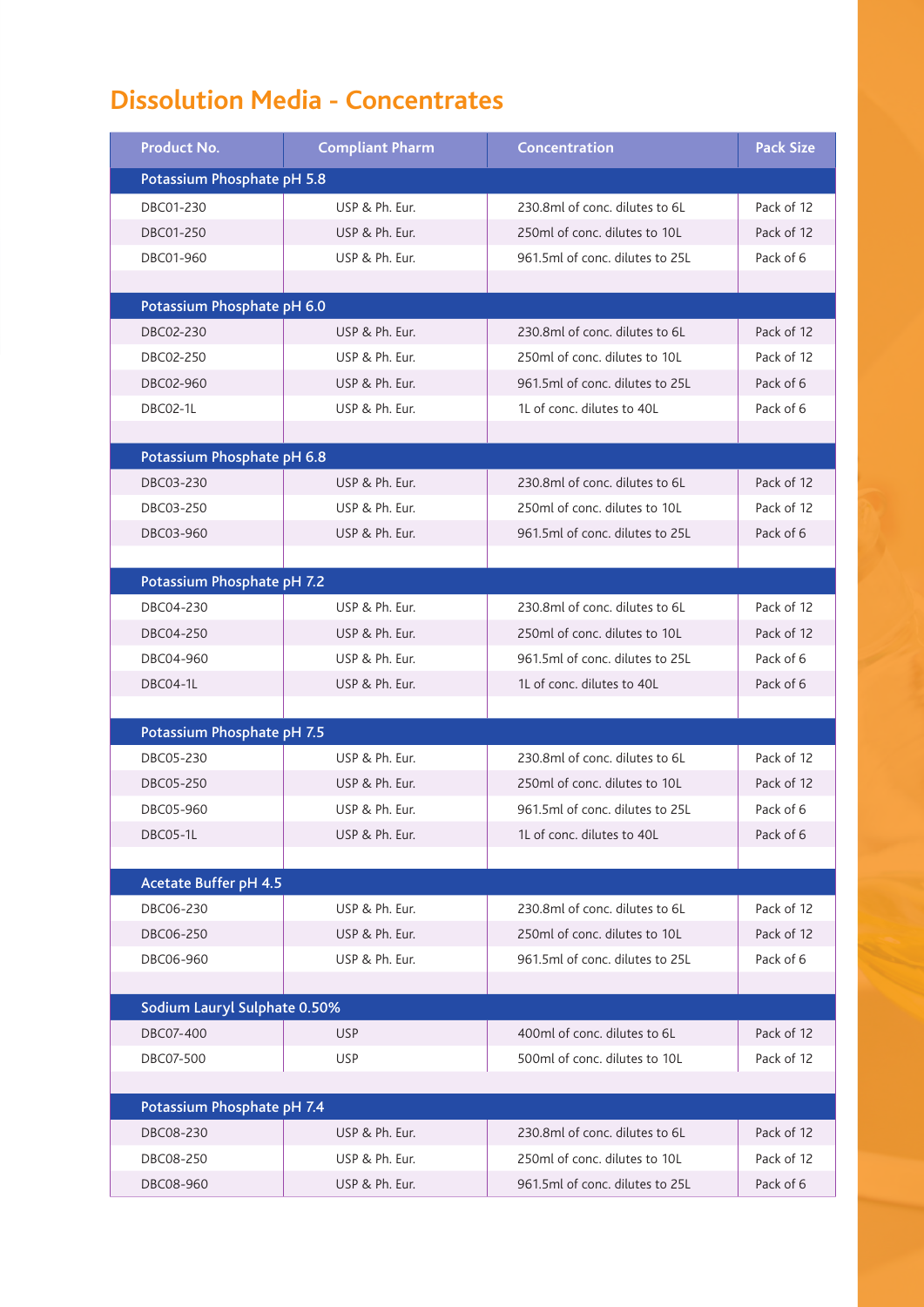# **Dissolution Media - Concentrates**

| Product No.                                   | <b>Compliant Pharm</b> | Concentration                   | <b>Pack Size</b> |
|-----------------------------------------------|------------------------|---------------------------------|------------------|
| Sodium Phosphate pH 6.8                       |                        |                                 |                  |
| DBC09-230                                     | <b>USP</b>             | 230.8ml of conc. dilutes to 6L  | Pack of 12       |
| DBC09-250                                     | <b>USP</b>             | 250ml of conc. dilutes to 10L   | Pack of 12       |
| DBC09-960                                     | <b>USP</b>             | 961.5ml of conc. dilutes to 25L | Pack of 6        |
|                                               |                        |                                 |                  |
| Hydrochloric Acid 0.01N                       |                        |                                 |                  |
| DBC10-230                                     | USP & Ph. Eur.         | 230.8ml of conc. dilutes to 6L  | Pack of 12       |
| DBC10-250                                     | USP & Ph. Eur.         | 250ml of conc. dilutes to 10L   | Pack of 12       |
| DBC10-960                                     | USP & Ph. Eur.         | 961.5ml of conc. dilutes to 25L | Pack of 6        |
| <b>DBC10-1L</b>                               | USP & Ph. Eur.         | 1L of conc. dilutes to 40L      | Pack of 6        |
|                                               |                        |                                 |                  |
| Hydrochloric Acid 0.1N                        |                        |                                 |                  |
| DBC11-230                                     | USP & Ph. Eur.         | 230.8ml of conc. dilutes to 6L  | Pack of 12       |
| DBC11-250                                     | USP & Ph. Eur.         | 250ml of conc. dilutes to 10L   | Pack of 12       |
| DBC11-960                                     | USP & Ph. Eur.         | 961.5ml of conc. dilutes to 25L | Pack of 6        |
| <b>DBC11-1L</b>                               | USP & Ph. Eur.         | 1L of conc. dilutes to 40L      | Pack of 6        |
| <b>Simulated Gastric Fluid without enzyme</b> |                        |                                 |                  |
| DBC12-230                                     | USP & Ph. Eur.         | 230.8ml of conc. dilutes to 6L  | Pack of 12       |
| DBC12-250                                     | USP & Ph. Eur.         | 250ml of conc. dilutes to 10L   | Pack of 12       |
| DBC12-960                                     | USP & Ph. Eur.         | 961.5ml of conc. dilutes to 25L | Pack of 6        |
|                                               |                        |                                 |                  |
| Simulated Intestinal Fluid without enzyme     |                        |                                 |                  |
| DBC13-230                                     | USP & Ph. Eur.         | 230.8ml of conc. dilutes to 6L  | Pack of 12       |
| DBC13-250                                     | USP & Ph. Eur.         | 250ml of conc. dilutes to 10L   | Pack of 12       |
| DBC13-960                                     | USP & Ph. Eur.         | 961.5ml of conc. dilutes to 25L | Pack of 6        |
|                                               |                        |                                 |                  |
| Phosphate Buffer pH 6.8                       |                        |                                 |                  |
| DBC14-500                                     | JP                     | 500ml of conc. dilutes to 10L   | Pack of 12       |
| DBC14-960                                     | P                      | 961.5ml of conc. dilutes to 25L | Pack of 6        |
|                                               |                        |                                 |                  |
| <b>2nd Dissolution Fluid</b>                  |                        |                                 |                  |
| DBC15-250                                     | P                      | 250ml of conc. dilutes to 10L   | Pack of 12       |
| DBC15-960                                     | P                      | 961.5ml of conc. dilutes to 25L | Pack of 6        |
| Potassium Phosphate pH 4.5                    |                        |                                 |                  |
| DBC20-960                                     | USP & Ph. Eur.         | 961.5ml of conc. dilutes to 25L | Pack of 6        |
|                                               |                        |                                 |                  |
| Potassium Chloride 0.05M                      |                        |                                 |                  |
| DBC25-400                                     | USP & Ph. Eur.         | 400ml of conc. dilutes to 10L   | Pack of 12       |
| DBC25-960                                     | USP & Ph. Eur.         | 961.5ml of conc. dilutes to 25L | Pack of 6        |